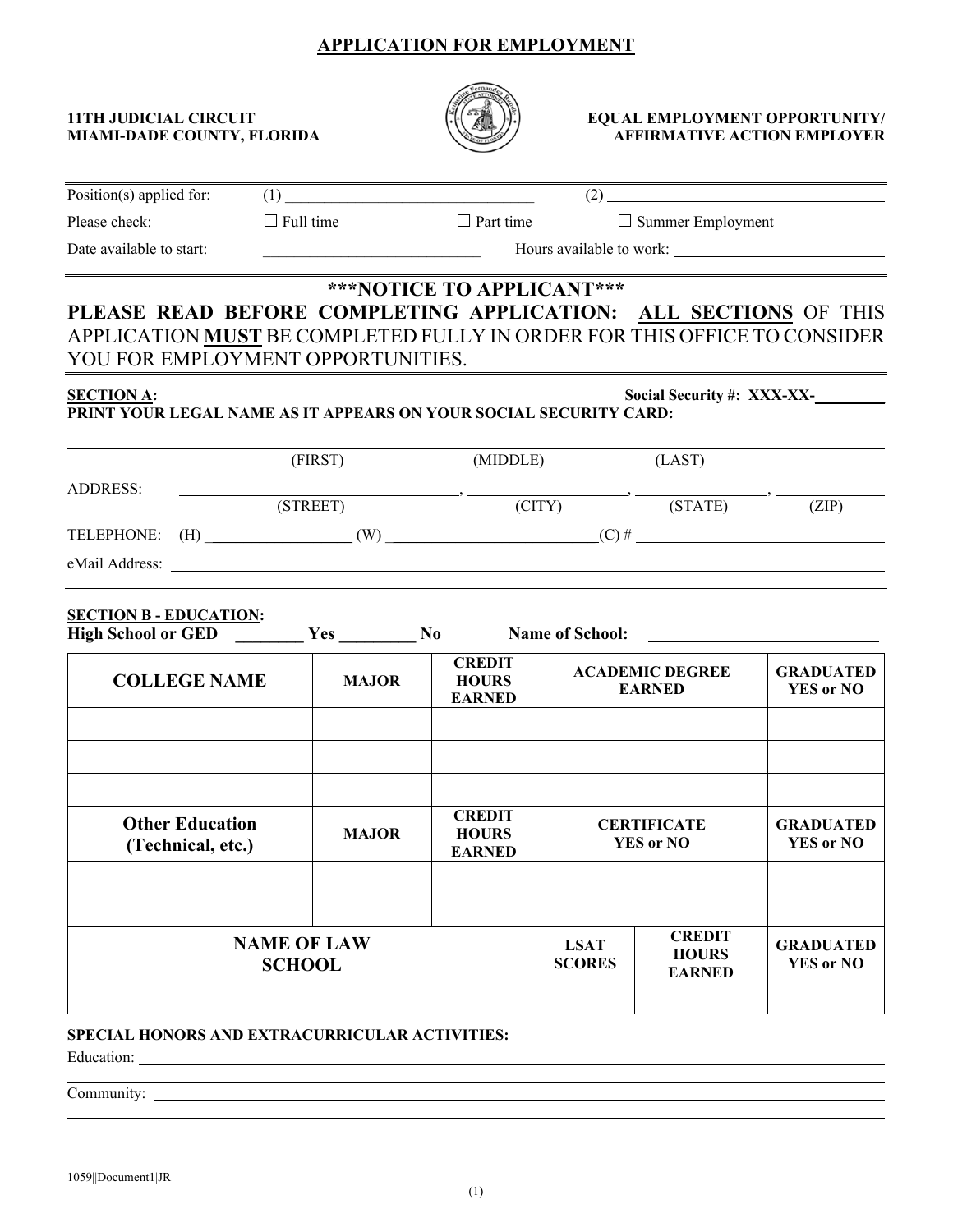**Please ensure all employment information on this application is true and accurate, and that no attempt has been made to conceal pertinent information. Any omissions, falsifications, mis-statements, or mis-representations may disqualify you for employment consideration and if hired, could be grounds for termination at a later date.** 

| SECTION C - EMPLOYMENT HISTORY (List most recent employment first and list only employment for the last 10 years): |
|--------------------------------------------------------------------------------------------------------------------|
|--------------------------------------------------------------------------------------------------------------------|

| Reason for leaving (If still employed, reason you want to leave): _______________ |  |  |
|-----------------------------------------------------------------------------------|--|--|
|                                                                                   |  |  |
|                                                                                   |  |  |
|                                                                                   |  |  |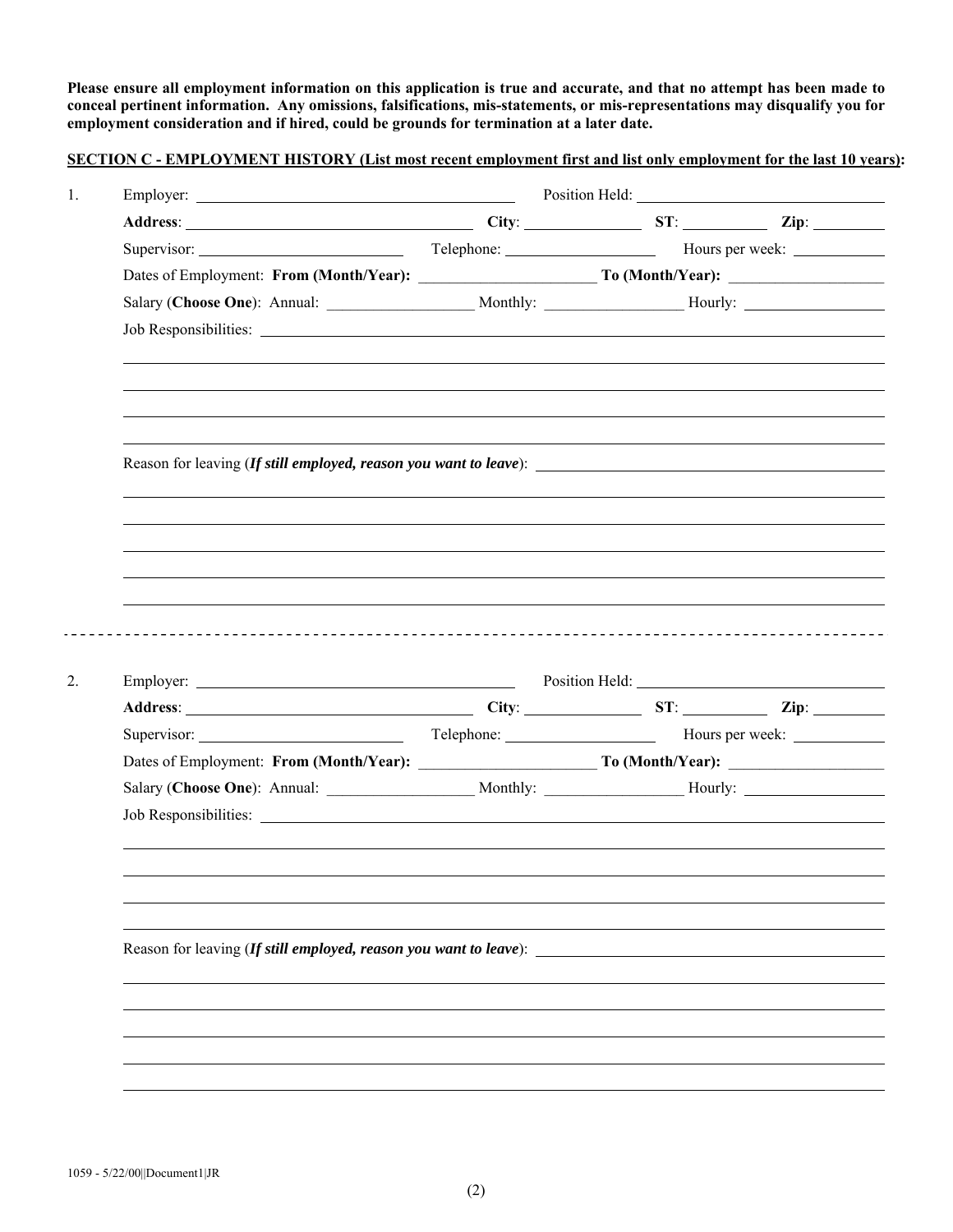## **SECTION C - EMPLOYMENT HISTORY CONTINUED:**

| Reason for leaving (If still employed, reason you want to leave):<br>Reason for leaving (If still employed, reason you want to leave): |  |  |  |  |  |
|----------------------------------------------------------------------------------------------------------------------------------------|--|--|--|--|--|
|                                                                                                                                        |  |  |  |  |  |
|                                                                                                                                        |  |  |  |  |  |
|                                                                                                                                        |  |  |  |  |  |
|                                                                                                                                        |  |  |  |  |  |
|                                                                                                                                        |  |  |  |  |  |
|                                                                                                                                        |  |  |  |  |  |
|                                                                                                                                        |  |  |  |  |  |
|                                                                                                                                        |  |  |  |  |  |
|                                                                                                                                        |  |  |  |  |  |
|                                                                                                                                        |  |  |  |  |  |
|                                                                                                                                        |  |  |  |  |  |
|                                                                                                                                        |  |  |  |  |  |
|                                                                                                                                        |  |  |  |  |  |
|                                                                                                                                        |  |  |  |  |  |
|                                                                                                                                        |  |  |  |  |  |
|                                                                                                                                        |  |  |  |  |  |
|                                                                                                                                        |  |  |  |  |  |
|                                                                                                                                        |  |  |  |  |  |
|                                                                                                                                        |  |  |  |  |  |
|                                                                                                                                        |  |  |  |  |  |
|                                                                                                                                        |  |  |  |  |  |
|                                                                                                                                        |  |  |  |  |  |
|                                                                                                                                        |  |  |  |  |  |
|                                                                                                                                        |  |  |  |  |  |
|                                                                                                                                        |  |  |  |  |  |
|                                                                                                                                        |  |  |  |  |  |
|                                                                                                                                        |  |  |  |  |  |
|                                                                                                                                        |  |  |  |  |  |
|                                                                                                                                        |  |  |  |  |  |
|                                                                                                                                        |  |  |  |  |  |
|                                                                                                                                        |  |  |  |  |  |
|                                                                                                                                        |  |  |  |  |  |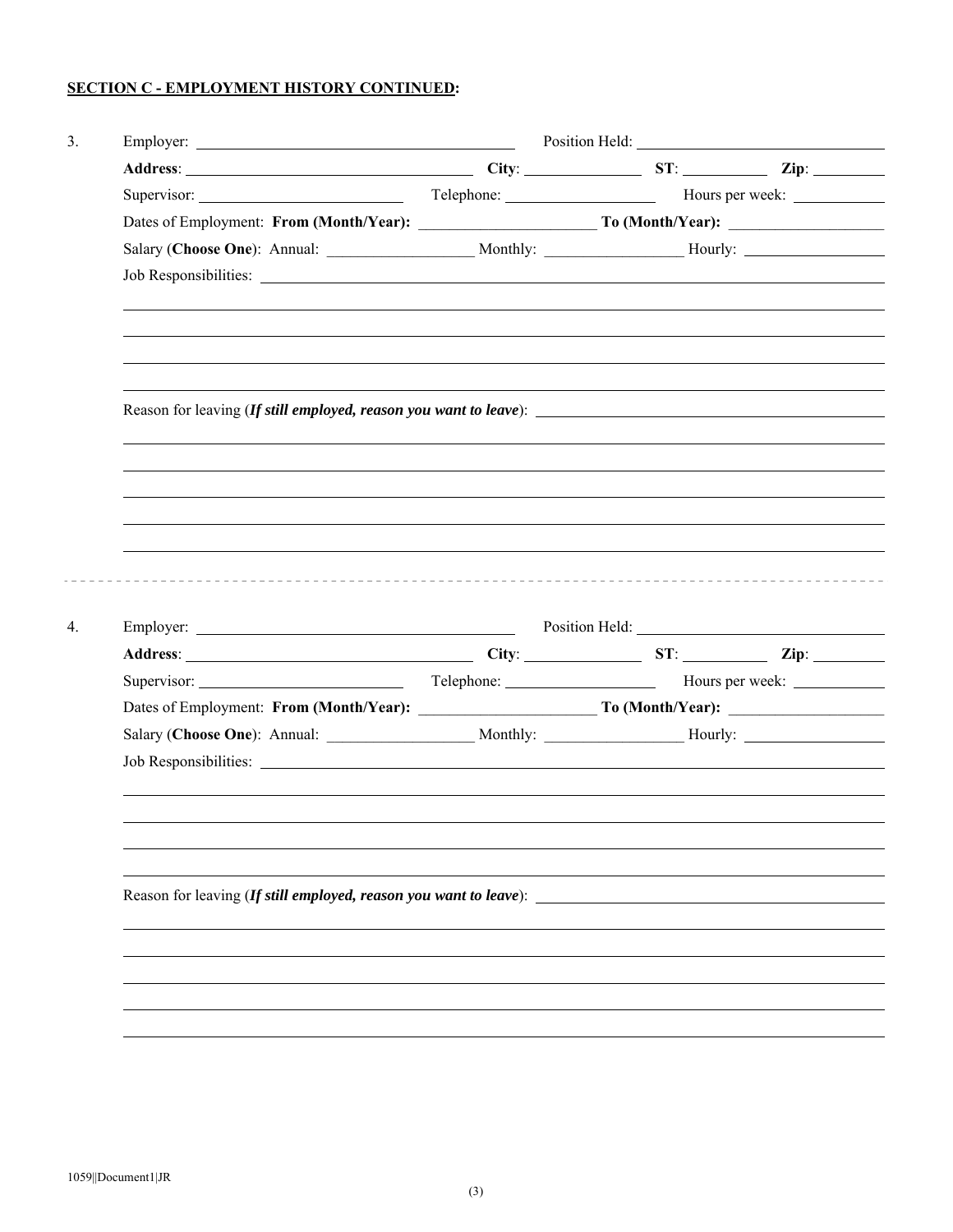### **SECTION D -MILITARY:**

| Branch:                  | Dates of Service:      |
|--------------------------|------------------------|
| Grade/Rank on Discharge: | Theaters of Service:   |
| Decorations:             | Legal Duties (if any): |

**SELECTIVE SERVICE REGISTRATION:** This applies to males between eighteen and twenty-six years of age who are either United States citizens or aliens (including parolees and refugees and those who are lawfully admitted to the United States and for asylum) residing in the United States; and are or were required to register under the **Military Selective Service Act (50 U.S.C. App. 453).** Nonimmigrant aliens admitted under Section 101 (a)(15) of the Immigration and Nationality Act (8 U.S.C. 1101), such as those admitted on visitor or student visas, and lawfully remaining in the United States, are exempt from registration. If employed with this office, you will be required to show proof of Selective Service registration, if applicable.

**VETERAN'S PREFERENCE** - Check the appropriate box if you are claiming veteran's preference.

- 1. A veteran with a service-connected disability who is eligible for or receiving compensation, disability retirement, or pension under public laws administered by the U.S. Veterans Administration and the Department of Defense, **or**
- 2. The spouse of a veteran who cannot qualify for employment because of a total and permanent disability, or the spouse of a veteran missing in action, captured, or forcibly detained by a foreign power, **or**
- 3. A veteran of any war who has served on active duty for 181 consecutive days or more, or who has served 180 consecutive days or more since January 31, 1955, and who was honorably discharged from the Armed Forces of the United States of America if any part of such active duty was performed during a wartime era, excluding active duty for training, **or**
	- 4. The unremarried widow or widower of a veteran who died of a service-connected disability.

| Branch of Service                                                                    | Date of Entry    |     | Date of Discharge |
|--------------------------------------------------------------------------------------|------------------|-----|-------------------|
| Have you claimed and been employed using veteran's preference since October 1, 1987? |                  | Yes | No                |
| If yes,                                                                              |                  |     |                   |
|                                                                                      | Name of Employer |     |                   |

**NOTE:** Under Florida law, preference in appointment shall be given by the state first to those persons included in 1 and 2 above, and second to those persons included in 3 and 4 above. If an applicant claiming veteran's preference for a vacant position is not selected for the vacant position, he/she may file a complaint with the Division of Veterans Affairs, P.0. Box 1437, St. Petersburg, Florida 33731. A complaint must be filed within 21 days of the applicant receiving notice of the hiring decision made by the employing agency or at any time if no notice is given.

*In order to be considered for Veteran's Preference, a copy of your DD214 must be submitted with your Employment Application.*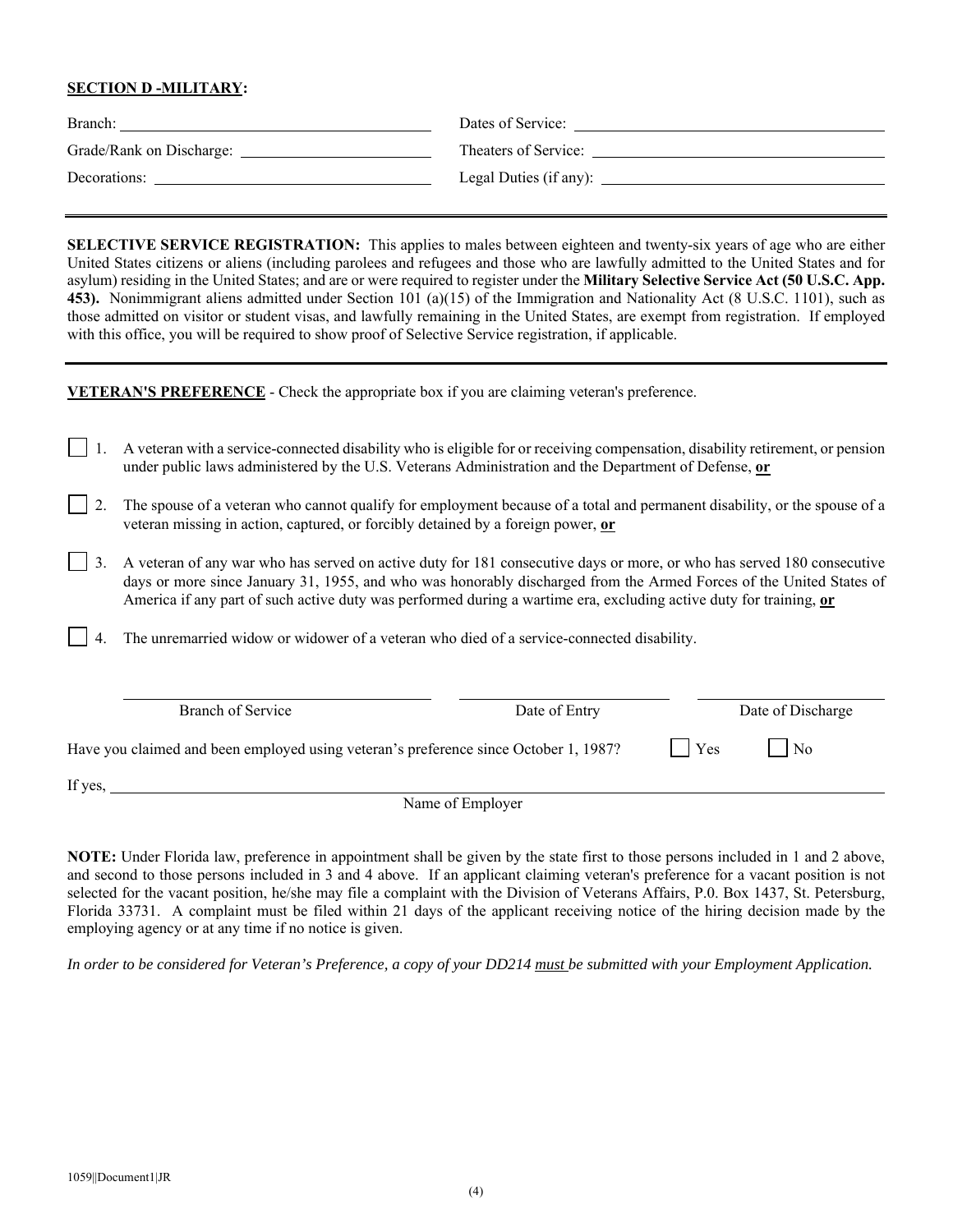## **SECTION E - MISCELLANEOUS:**

| 1. | Have you ever been ordered to pay child support?                                                                                                                                                                                     | Yes             | No                      |
|----|--------------------------------------------------------------------------------------------------------------------------------------------------------------------------------------------------------------------------------------|-----------------|-------------------------|
|    | a.                                                                                                                                                                                                                                   |                 |                         |
|    | Have you ever been delinquent in your child support payments?<br>b.                                                                                                                                                                  | Yes             | $\overline{N_0}$        |
| 2. | Do you have any objections to being fingerprinted and having your background investigated?<br>If yes, why? $\blacksquare$                                                                                                            | $Yes$           | $\overline{N_{0}}$      |
|    |                                                                                                                                                                                                                                      |                 |                         |
| 3. | Have you ever been disciplined or discharged for fighting, assaults, or related behavior?                                                                                                                                            | $Yes$           | $\rm{No}$               |
| 4. | Do you have any objections to your present employer being contacted?                                                                                                                                                                 | Yes             | $\overline{N_0}$        |
|    |                                                                                                                                                                                                                                      |                 |                         |
|    |                                                                                                                                                                                                                                      |                 |                         |
| 5. | Do you feel you are qualified to work under pressure?                                                                                                                                                                                | $Yes$           | $\vert$ $\vert$ $\vert$ |
| 6. | Have you ever applied for employment at this Office?                                                                                                                                                                                 | $Yes \mid \mid$ | $\mathbf{N}\mathbf{o}$  |
|    |                                                                                                                                                                                                                                      |                 |                         |
|    | Month and year you applied: <u>the contract of the contract of the contract of the contract of the contract of the contract of the contract of the contract of the contract of the contract of the contract of the contract of t</u> |                 |                         |
| 7. | How did you learn about our organization/company?<br>$\Box$ Relative<br>Advertisement<br>$\Box$ Friend<br>Employment Agency                                                                                                          | $\Box$ Inquiry  |                         |
|    | What internet site or source did you use to see our posted positions:                                                                                                                                                                |                 |                         |
|    | <b>SECTION F - SPECIAL SKILLS:</b> (Answer where applicable)                                                                                                                                                                         |                 |                         |
|    | Language fluency: $\Box$ Speak Read<br><b>Write</b>                                                                                                                                                                                  |                 |                         |
|    | Particular investigative training or experience: ________________________________                                                                                                                                                    |                 |                         |
|    |                                                                                                                                                                                                                                      |                 |                         |
|    |                                                                                                                                                                                                                                      |                 |                         |
|    |                                                                                                                                                                                                                                      |                 |                         |
|    |                                                                                                                                                                                                                                      |                 |                         |
|    |                                                                                                                                                                                                                                      |                 |                         |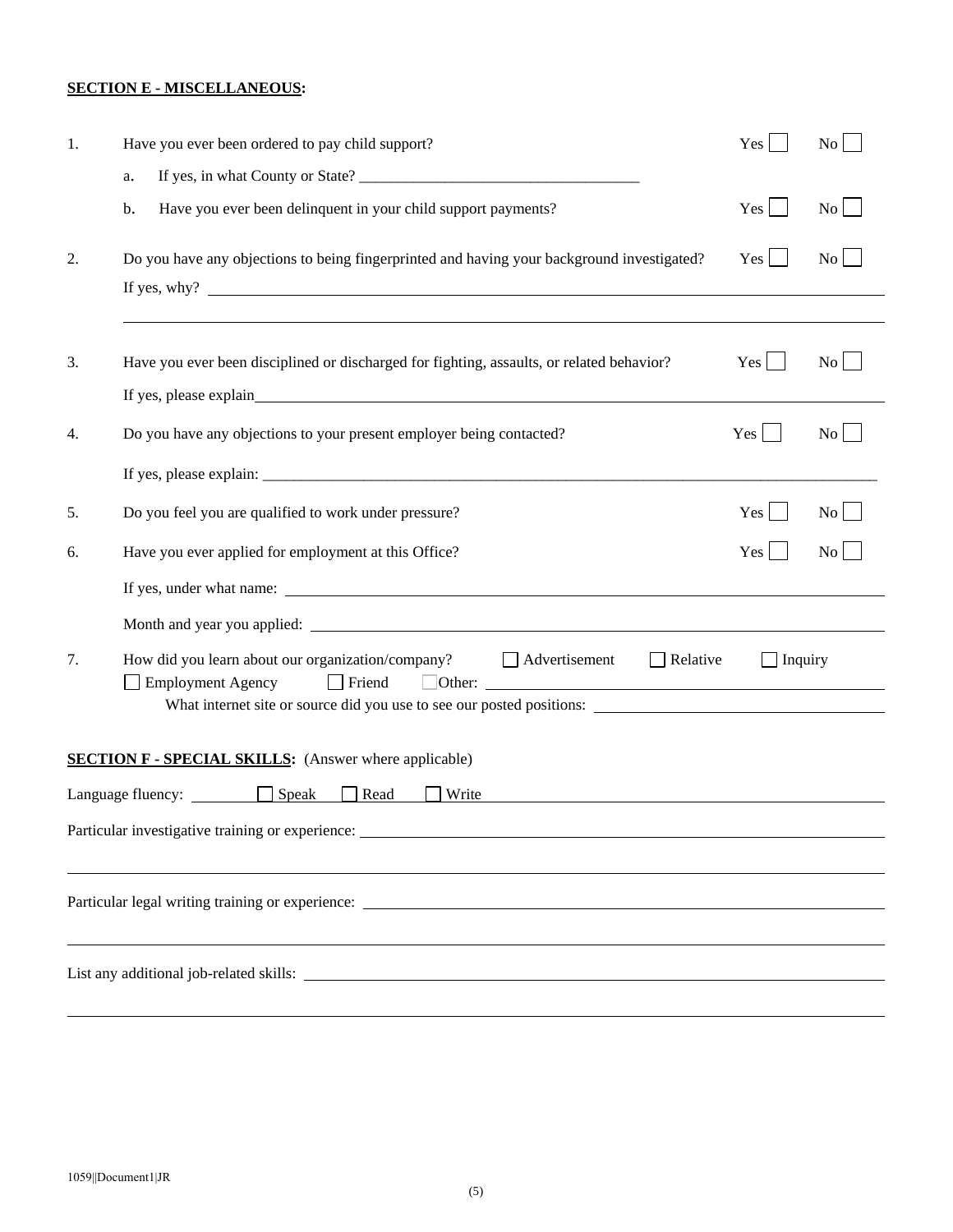#### **SECTION G - REFERENCES:**

Friends or relatives employed by this office:

| 1. | (Name)                            | (Department)                                                                                                                        | (Relationship) |
|----|-----------------------------------|-------------------------------------------------------------------------------------------------------------------------------------|----------------|
|    |                                   |                                                                                                                                     |                |
| 2. |                                   |                                                                                                                                     |                |
|    | (Name)                            | (Department)                                                                                                                        | (Relationship) |
|    |                                   | Character references - list three persons who have known you for five or more years - do not include relatives or former employers: |                |
| 1. |                                   |                                                                                                                                     |                |
|    | (Name)                            | (Complete Address)                                                                                                                  | (Telephone)    |
| 2. |                                   |                                                                                                                                     |                |
|    | (Name)                            | (Complete Address)                                                                                                                  | (Telephone)    |
| 3. |                                   |                                                                                                                                     |                |
|    | (Name)                            | (Complete Address)                                                                                                                  | (Telephone)    |
|    | <b>SECTION H - CERTIFICATION:</b> | ** READ BEFORE SIGNING **                                                                                                           |                |

I hereby certify that all statements made on this form are true and correct, and that no attempt has been made to conceal pertinent information. I am aware that any **omissions, falsifications, misstatements, or misrepresentations** may disqualify me for employment consideration and, if I am hired, may be grounds for termination at a later date. I authorize my former employers, schools, personal references and institutions of credit to provide any information that they may have regarding me, whether or not it is on their records. I hereby release them and their company from liability for divulging same. I further understand that if employed, a background investigation will be made and should such investigation reveal any misrepresentation, I will be subject to immediate dismissal; and I agree to hold the State Attorney's Office and persons named herein blameless in that event.

As a condition of employment, I agree that I will hold in strict confidence and will not disclose any information which I receive in the course of my employment relating in any manner to the proceedings of the State Attorney's Office or any other affiliated agency.

Date: Signature:

#### **EMPLOYMENT ELIGIBILITY**

We appreciate your interest in considering employment with the State Attorney's Office. The Immigration Reform and Control Act of 1986 requires that we hire only United States citizens or aliens lawfully authorized to work in the United States. Therefore, we wish to inform you again that before beginning employment, you must provide proof of citizenship or other authorized documentation to work in the United States. You may present one document from List A **OR** one document from List B **and** one document from List C.

**LIST A LIST B LIST C**  UNITED STATES PASSPORT DRIVER LICENSE ORIGINAL SOCIAL SECURITY CARD CERTIFICATE OF U.S. CITIZENSHIP OR PICTURE I.D. CERTIFIED BIRTH CERTIFICATE CERTIFICATE OF NATURALIZATION U.S. MILITARY CARD UNEXPIRED INS EMPLOYMENT UNEXPIRED FOREIGN PASSPORT AUTHORIZATION ALIEN REGISTRATION CARD WITH PHOTO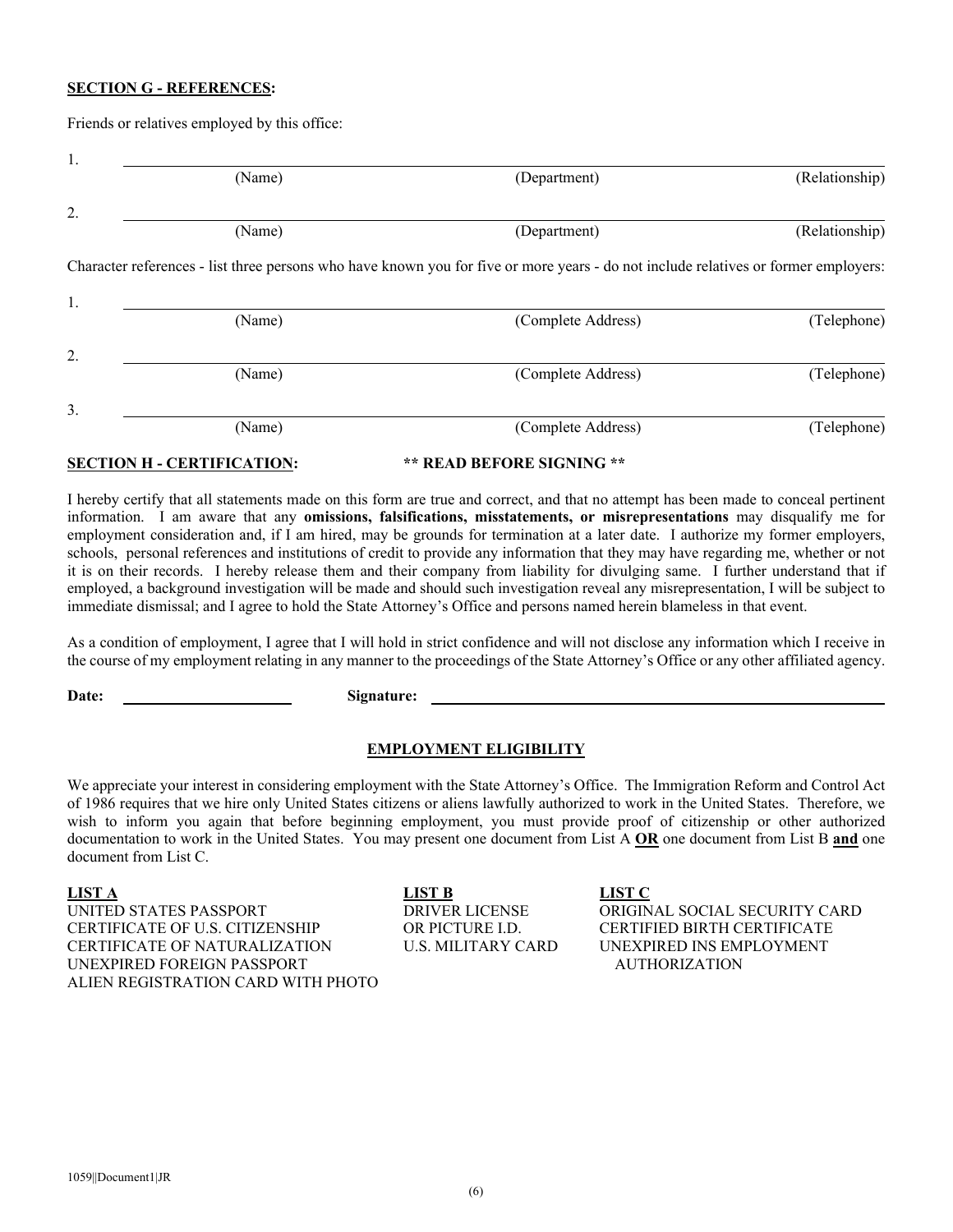**ELEVENTH JUDICIAL CIRCUIT OF FLORIDA STATE ATTORNEY E.R. GRAHAM BUILDING 1350 N.W. 12TH AVENUE TELEPHONE (305) 547-0100 MIAMI, FLORIDA 33136-2111** 



**STATE ATTORNEY KATHERINE FERNANDEZ RUNDLE** 

## **RELEASE FORM**

I authorize my former employers, schools, personal references and institutions of credit to provide any information that they may have regarding me, whether or not it is on their records. I hereby release them and their company from liability for divulging same.

**SECTION I.** (To be completed by Applicant.)

**PRINT FULL NAME**  $SS #$ 

**SIGNATURE** 

**Applicant - Please do not write below this line.** 

**SECTION II.** (To be completed by Human Resources)

The above named individual has provided us with the following information concerning past employment with your organization: .

Please verify the information provided to us by the applicant by completing Section III.

DATES OF EMPLOYMENT: From To POSITION HELD: SALARY:

**SECTION III.** (To be completed by past employer.)

| DATES OF EMPLOYMENT:    | From |  |
|-------------------------|------|--|
| POSITION HELD:          |      |  |
| SALARY:                 |      |  |
| REASON FOR TERMINATION: |      |  |

PLEASE CHECK THE APPROPRIATE COLUMN INDICATING YOUR RATING OF THE APPLICANT

|                                                              |             | Excellent                    | Above<br>Average | Average | Unsatisfactory |
|--------------------------------------------------------------|-------------|------------------------------|------------------|---------|----------------|
| Quantity of Work                                             |             |                              |                  |         |                |
| Quality of Work                                              |             |                              |                  |         |                |
| Ability to Accept Supervision<br>Relationship with Coworkers | $\Box$<br>□ |                              |                  |         |                |
| <b>Attendance Record</b>                                     |             |                              |                  |         |                |
| Would you reemploy? ____________                             |             | If not, why? $\qquad \qquad$ |                  |         |                |
|                                                              |             |                              |                  |         |                |
|                                                              |             |                              |                  |         |                |
| $\text{DATE:}$                                               |             |                              |                  |         | SIGNATURE:     |
| Reference #<br>Sent: $\qquad \qquad$                         |             |                              |                  |         |                |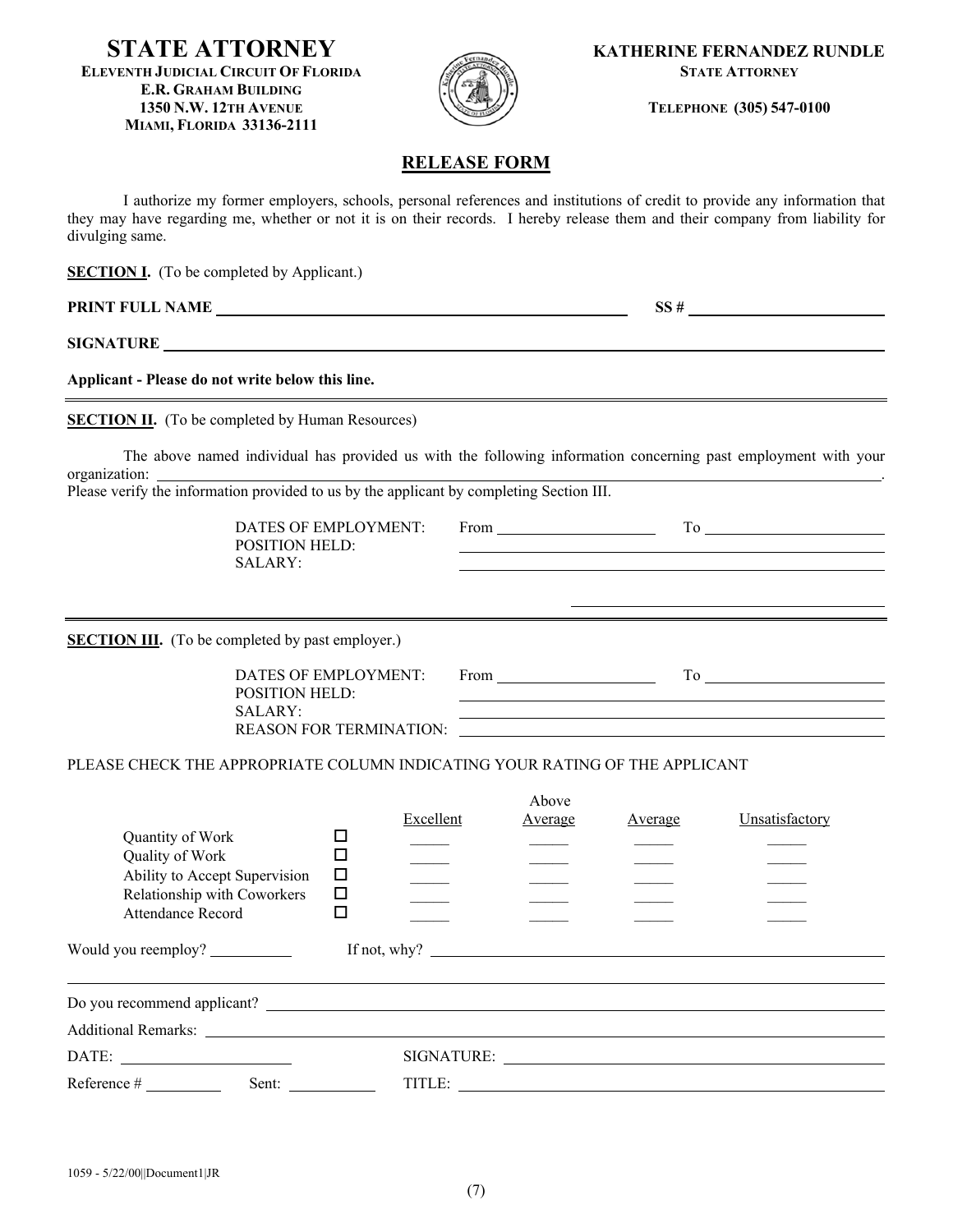## **ADDENDUM I**

## **SECTION I: DESCRIPTION**

Florida Statutes 112.011(2)(a) , 943.0585 and 943.059(4) authorizes us to ask questions regarding any criminal violations you may have had, even if the record was expunged and/or sealed. Therefore, you must include the crime or offense even if the record was expunged and/or sealed.

- 1) Have you ever been Arrested, Received a Notice to Appear, Cited, Charged or Convicted of any criminal violation? Yes  $\Box$  No  $\Box$  If yes, what was the date of the offense? What were the charges and circumstances?
- 2) Have you ever pled Nolo Contendere or Pled Guilty to a Crime? Yes  $\Box$  No  $\Box$ If yes, what was the date of the offense?

What were the charges and circumstances?

3) Have you ever had the adjudication of guilt withheld for a crime? Yes  $\Box$  No  $\Box$ If yes, what was the date of the offense?

If yes, what were the charges and circumstances?

Additional Comments:

## **SECTION II: CERTIFICATION**

## **\*\*\* READ BEFORE SIGNING \*\*\***

I hereby certify that all statements made on this Addendum are true and correct, and that no attempt has been made to conceal pertinent information. I further understand that a background investigation will be made as part of the prescreening process and should such investigation reveal any misrepresentation, I will be subject to immediate dismissal; and I agree to hold the State Attorney's Office and persons named herein blameless in that event.

Signature: